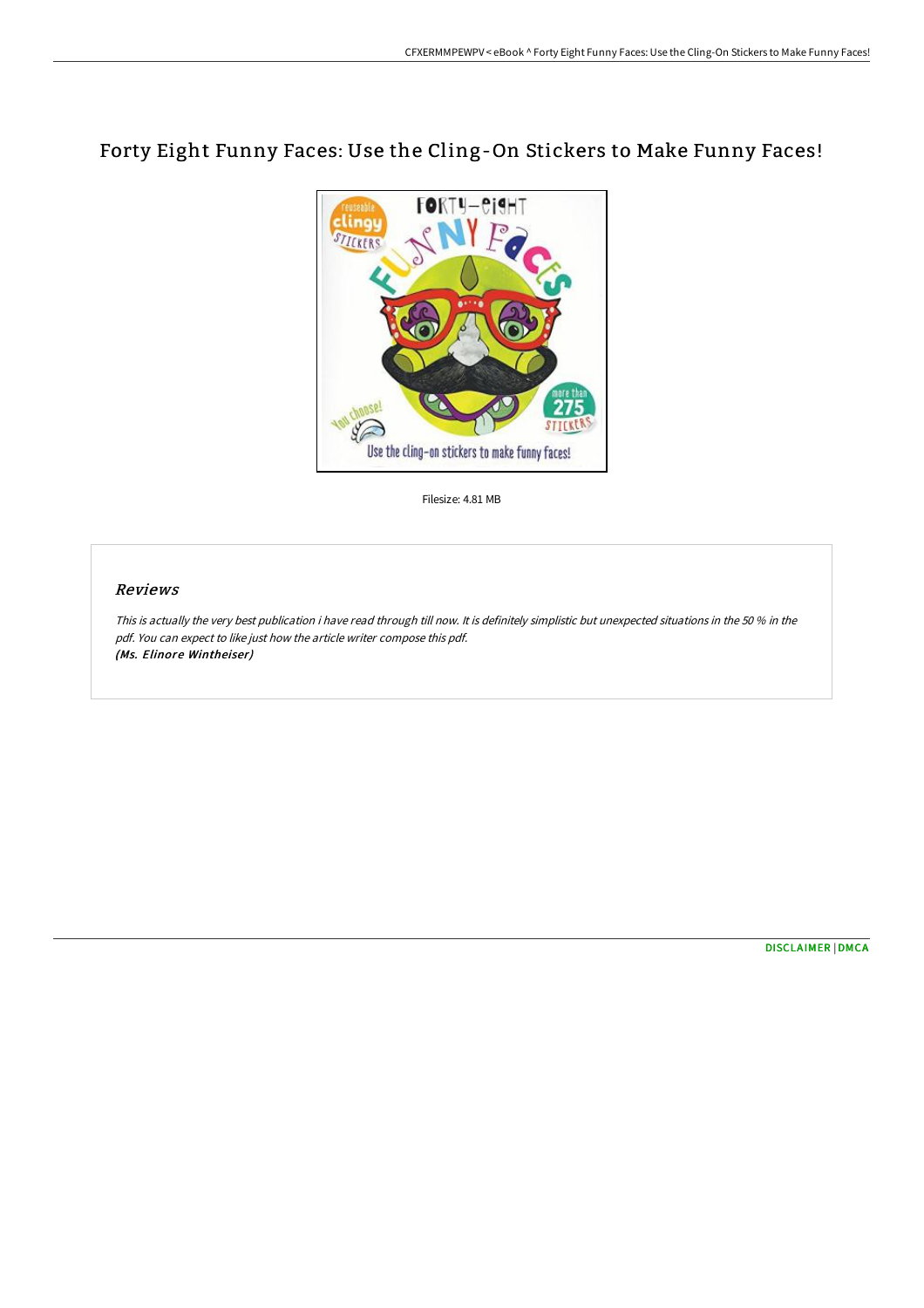## FORTY EIGHT FUNNY FACES: USE THE CLING-ON STICKERS TO MAKE FUNNY FACES!



To save Forty Eight Funny Faces: Use the Cling-On Stickers to Make Funny Faces! PDF, please click the hyperlink under and save the document or have access to additional information which might be relevant to FORTY EIGHT FUNNY FACES: USE THE CLING-ON STICKERS TO MAKE FUNNY FACES! ebook.

Barron s Educational Series, United States, 2015. Paperback. Book Condition: New. Lisa Mallett (illustrator). 228 x 220 mm. Language: English . Brand New Book. Friendly faces. Furry faces. Goofy faces with eyeglasses, purple hair, and wacky eyebrows. Or how about crazy faces with googley eyes, a bushy moustache, and alien antennae? Kids can stretch their imaginations to the limit with 48 Funny Faces. Inside, each page features a blank face for kids to complete. More than 275 reusable stickers make it easy to mix and match eyes, noses, and mouths for an endless array of looks that can be changed again and again. From mermaids to monsters, aliens to alligators, princesses to pirates, teddy bears to tigers there s no limit to the farout faces kids can create. (Ages 4 and older).

 $\sqrt{200}$ Read Forty Eight Funny Faces: Use the [Cling-On](http://digilib.live/forty-eight-funny-faces-use-the-cling-on-sticker.html) Stickers to Make Funny Faces! Online A [Download](http://digilib.live/forty-eight-funny-faces-use-the-cling-on-sticker.html) PDF Forty Eight Funny Faces: Use the Cling-On Stickers to Make Funny Faces!